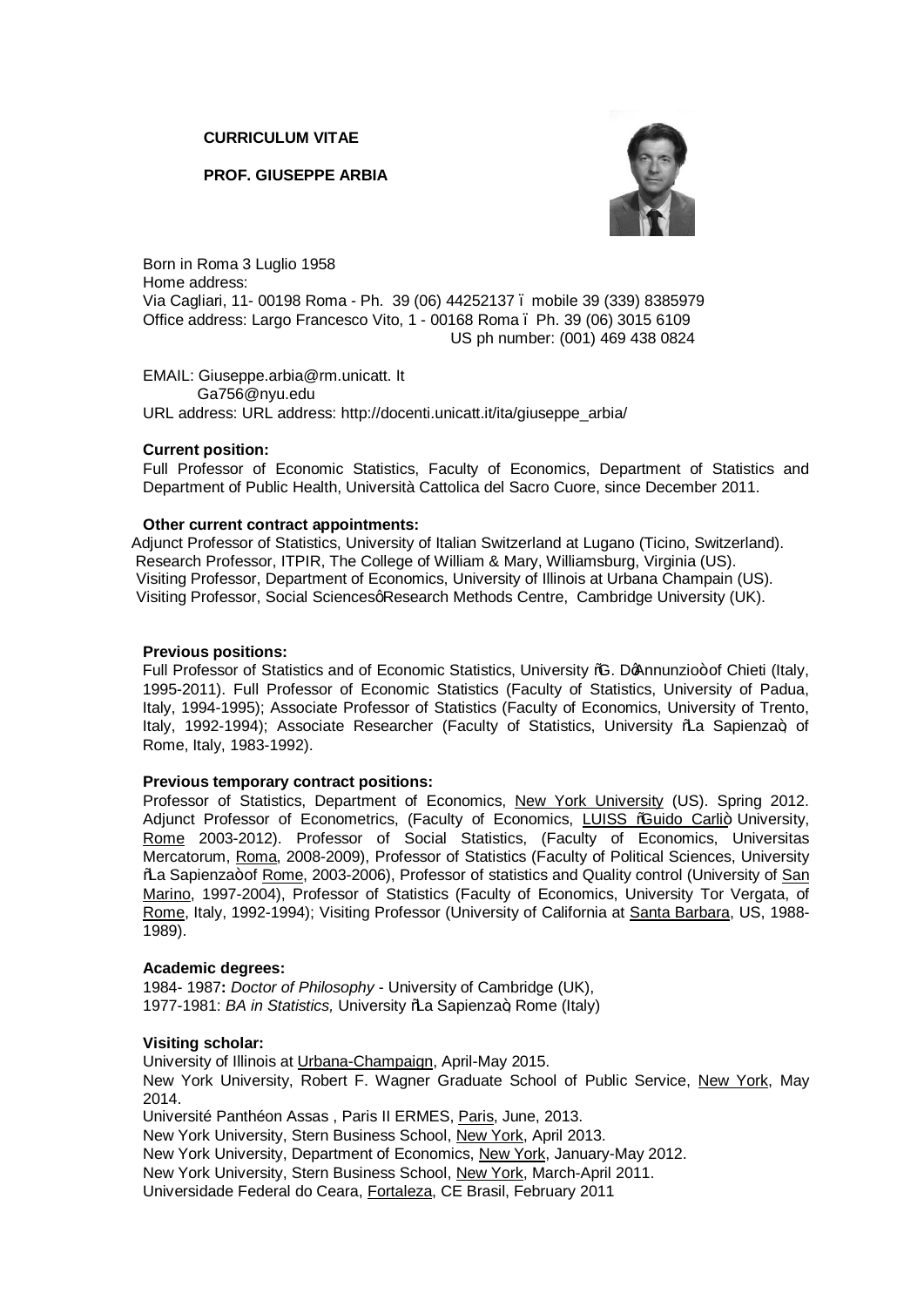University of Illinois at Urbana-Champaign, February 2008.

University of Texas at Dallas, January 2008.

University of Illinois at Urbana-Champaign, January-February 2007.

University of Cambridge, UK, August 2005.

University of Sheffield, UK, September 1991.

University of California at Santa Barbara, National Center for Geographical Information and Analysis, September-November 1989.

## **Academic tasks:**

Chair of the Doctorate in ‰ Conomics+, University %. do Annunzio+, May 2011-December 2011. Chair of the Doctorate in % anovation+ University %. do Annunzio+ November 2010-May 2011. Member of the Administration Council, University %G. doAnnunzio+ of Chieti (Italy). 2006 . 2009. Director of the Department of Business, Statistical, Technological and Environmental Sciences, University %G. doAnnunzio+ of Chieti (Italy). 2003 . 2006.

Member of the Evaluation Committee (Nucleo di Valutazione) of the University % do Annunzio+of Chieti (Italy). 2000-2003.

Chair of the BA program in Environmental Economics, Faculty of Economics, University "G. doAnnunzio+ of Chieti (Italy), From November 1999 to March 2004.

Chair of the Doctorate in Economics and Management, 2004, 2005, University %. doAnnunzio+ Member of the board of the Doctorate in Applied Econometrics, Tor Vergata University, Roma, 2002 -2007.

## **Main Scientific Societies memberships:**

International Statistical Institute, American Statistical Association, Royal Statistical Society, Regional Science Association, Spatial Econometrics Association, Società Italiana di Statistica.

## **Chair of Scientific Associations:**

Chairman of the Spatial Econometrics Association (www.spatialeconometricsassociation.org). 2006-present.

# **Prizes, fundings and awards:**

Best paper award of the Regional Studies Association, for *Spatial Economic Analysis,* 2012. Swiss National Science Foundation, International Exploratory Workshop, 2011; NATO Collaborative Research Grant, 1990, 1994; NSF National Science Foundation Research Grant, 1989; N.A.T.O. Award, 1986,1987,1988; Fitzwilliam Trust Research Fund, 1987; Borsa C.N.R.,1985, 1987; British Council Advanced Fellowship, 1985-1986.

#### **Governmental tasks:**

Committee for the revision of electoral boundaries for the election of Italian Senate and Chamber representatives, 1994.

President of the %Dbservatory of Job and Professions+of San Marino Republic. 1996 - 1998.

Member of the working group on % nvironmental Information+ of the Authority for Statistical Information, Presidence of the Italian Council of Ministry, 2003 - 2004.

#### **Research projects coordinated:**

20 projects national and International financed by CNR (Italian National Research Council), MIUR (Italian Ministry of University), NATO.

# **Teaching experience:**

Basic Statistics, Advanced Statistics, Econometrics, Business Statistics, Economic Statistics, Applied Probability, Spatial Econometrics, Econometric models and time series, Basic Econometrics on Eviews ©, Statistical Quality Control, Multivariate Statistics, Applied Statistics on SPSS ©, Time series analysis, Stochastic processes and their applications, Spatial statistics, Social Statistics.

*At a Bachelor, Master, Ph D and Executive level.*

# **Congresses organized:**

• VIII Annual Meeting of the %Spatial Econometrics Association+, Zurich, June 2014.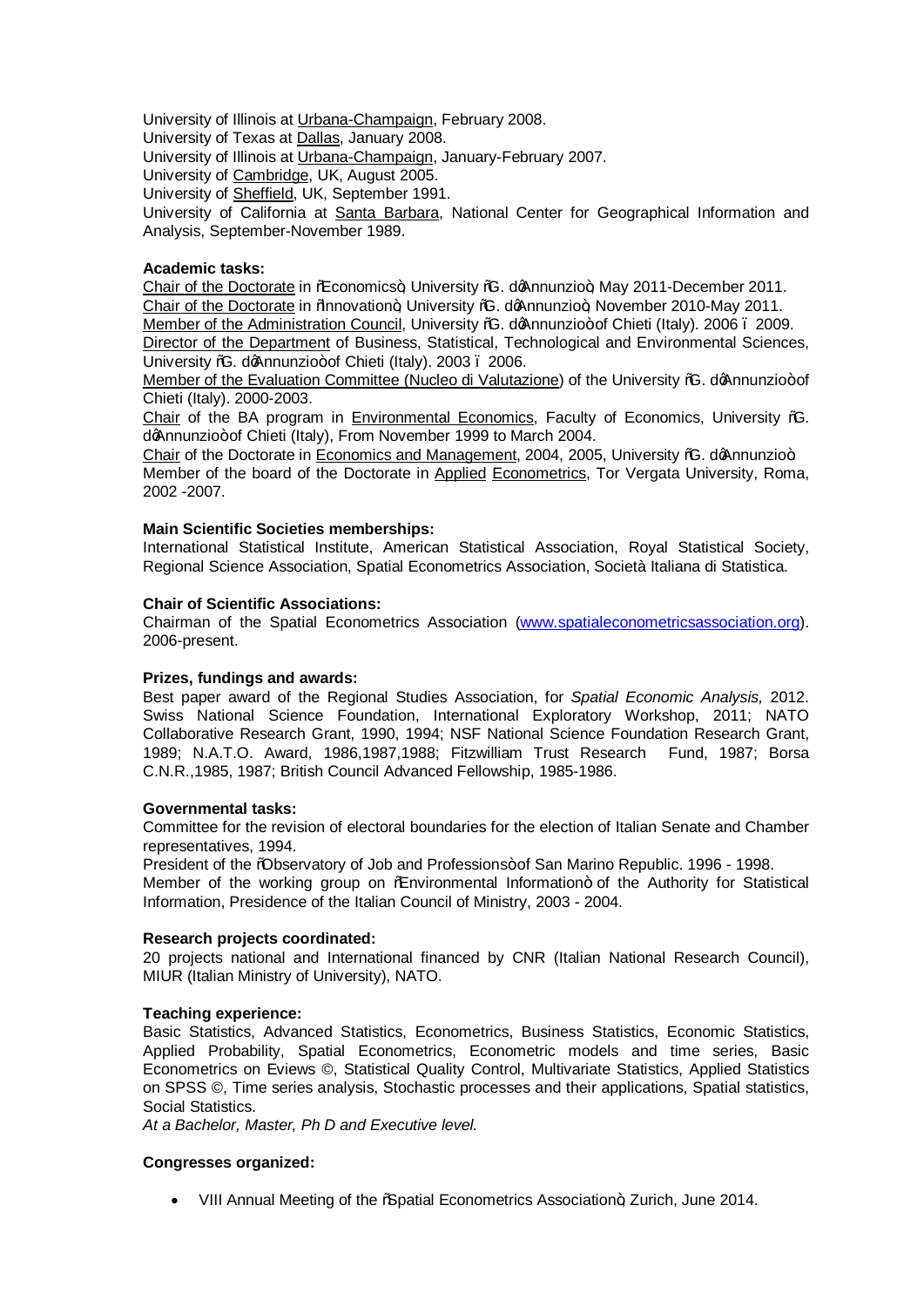- VII Annual Meeting of the *"*Spatial Econometrics Association+, Washington, DC, July 2013. (Chair of the scientific committee).
- VI Annual Meeting of the *"*Spatial Econometrics Association+, Salvador Bahia, Brasil, July 2012. (Chair of the scientific committee).
- Third % Health Econometrics+ Workshop, Siena, December, 2012. (Member of the scientific committee; Invited position paper).
- V Annual Meeting of the *Sacatial* Econometrics Association+ Toulouse, July 2011. (Member of the scientific committee).
- · IV Annual Meeting of the "Spatial Econometrics Association", Chicago, June 2010. (Member of the scientific committee).
- Second %Health Econometrics+ Workshop, Catholic University of the Sacred Heart, Rome, July, 2010. (Member of the scientific committee).
- III Annual Meeting of the %Spatial Econometrics Association+, Barcellona, July, 2009. (Member of the scientific committee)
- First %Health Econometrics+Workshop, Milan, December, 2008. (Member of the scientific committee).
- II Annual Meeting of the *"*Spatial Econometrics Association+, New York, November, 2008. (Chair of the local organizing committee. Member of the scientific committee)
- International Workshop on % patial Econometrics+, Roma, 25-27 May, 2006. (Chair of the local organizing committee. Chair of the scientific committee)
- · International Workshop on Spatial statistical methods in archaelogical and cultural heritage safeguard research ", Pescara, 18-19 July 2000. (Chair of the local organizing committee, Chair of the scientific committee)
- International Workshop on "Advances in spatial statistics: methods and application $+$ Trento, 20-21 October 1994. (Chair of the local organizing committee, Chair of the scientific committee)

## **Summer schools organized**

**Example I** Econometrics Advanced Institute + 4 weeks course with international students and international instructors, Faculty of Economics, University of Rome % a Sapienza+, Rome, Director of the course and instructor of the *Spatial Statistics acourse*. *Held yearly in May-June since 2008. 7-th edition planned in May 2014.* (http://www.spatialeconometricsadvancedinstitute.org)

#### **Membership in Boards of Editors of Scientific Journals**:

Empirical Economics, Letters in Spatial and Resource Sciences.

#### **Past Membership in Boards of Editors of Scientific Journals**:

Papers in Regional Sciences,

#### **Referee activity:**

Empirical Economics, Economic Modeling, Economic Letters, Papers in Regional Sciences, International Regional Science Review, Spatial Statistics, Spatial Economic Analysis, Urban geography, Journal of Economic Geography; Journal of Urban Economics, Regional Studies, Applied Economics, Journal of Applied Econometrics, Statistical Methods and Applicationsm Computational Statistics and Data Analysis; Geographical Analysis, Geographical Systems, Regional Studies, China Economic Review.

#### **Seminars and Conferences:**

(full list at http://www.sci.unich.it/~arbia/l16.htm) More than 100 invited speeches, seminars, conferences in the main universities and institutions all over the world.

#### **Publications:**

6 books published by Kluwer Academic-Dordrecht, Springer-Verlag, Palgrave-McMillan, CEDAM-Padua and CUSL-Padua,

8 Chapters of books published by Chapman & Hall, Edward Elgar Publisher, Taylor & Francis, Phisica-Verlag, Springer-Verlag, Martinus Nijhoff, Franco Angeli, Cacucci.

About 200 articles, working papers, conference proceedings and reviews published on the main International and Italian scientific journals.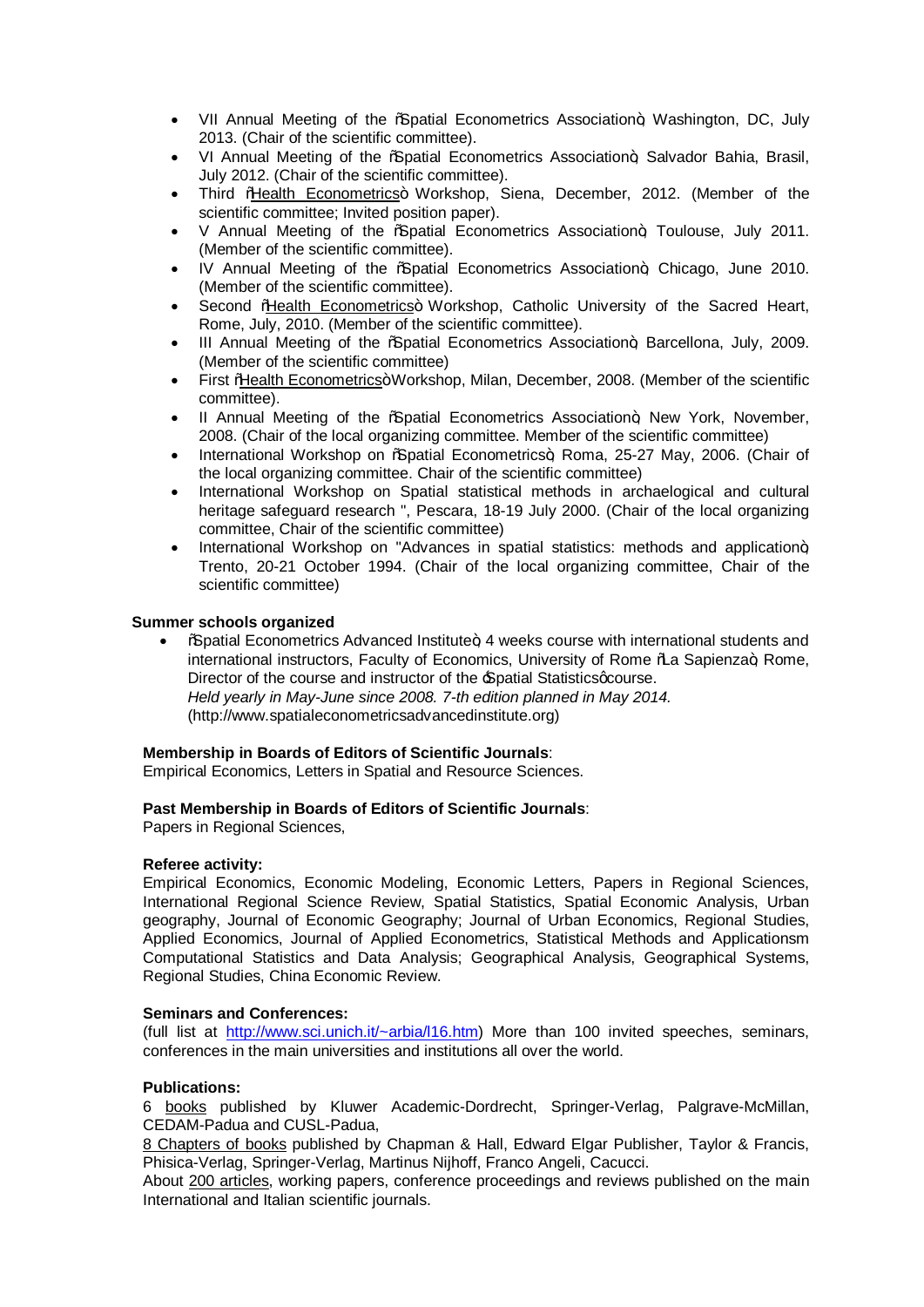## *In brief***:**

- · 44 articles published on impacted journals listed on Thomson ISI Journal Citation Reports.
- · 8 articles on refereed books
- · 4 books with international publishers
- · 2 books with Italian publishers
- · 6 edited special issues of ISI Thompson listed journals
- · 14 Articles on other refereed journals
- 103 other publications

#### *Bibliometric indices:*

|           | <b>ISI-Thompson</b>           |                                  |
|-----------|-------------------------------|----------------------------------|
| $\bullet$ | Number of impacted papers: 44 | (last 5 years 2010-2014: 17)     |
| $\bullet$ | Total impact: 53.928          | (last 5 years 2010-2014: 21.992) |

· Average impact per paper: 1.225 (last 5 years 2010-2014: 1.293)

## **Publish or Perish**

- · Papers: 146
- · Number of Citations: 2042
- · Cites/paper: 13.99 Cites/author: 84.36 Cites/year: 70.41
- Hirsch index (h-index): 22 hc-index: 14 g-index: 43
- · hI,norm: 16

## **Research Gate**

· Reputation score: 19.82 (ranked 67.5th percentile); 41 publications; 24.84 impact points.

## **Foreign languages:**

English (fluent), German and French (basic).

## **Citations on international "Who's who"**

Marquis Who $\infty$  Who in the World, New providence, NJ, from the 12-th edition, 1995.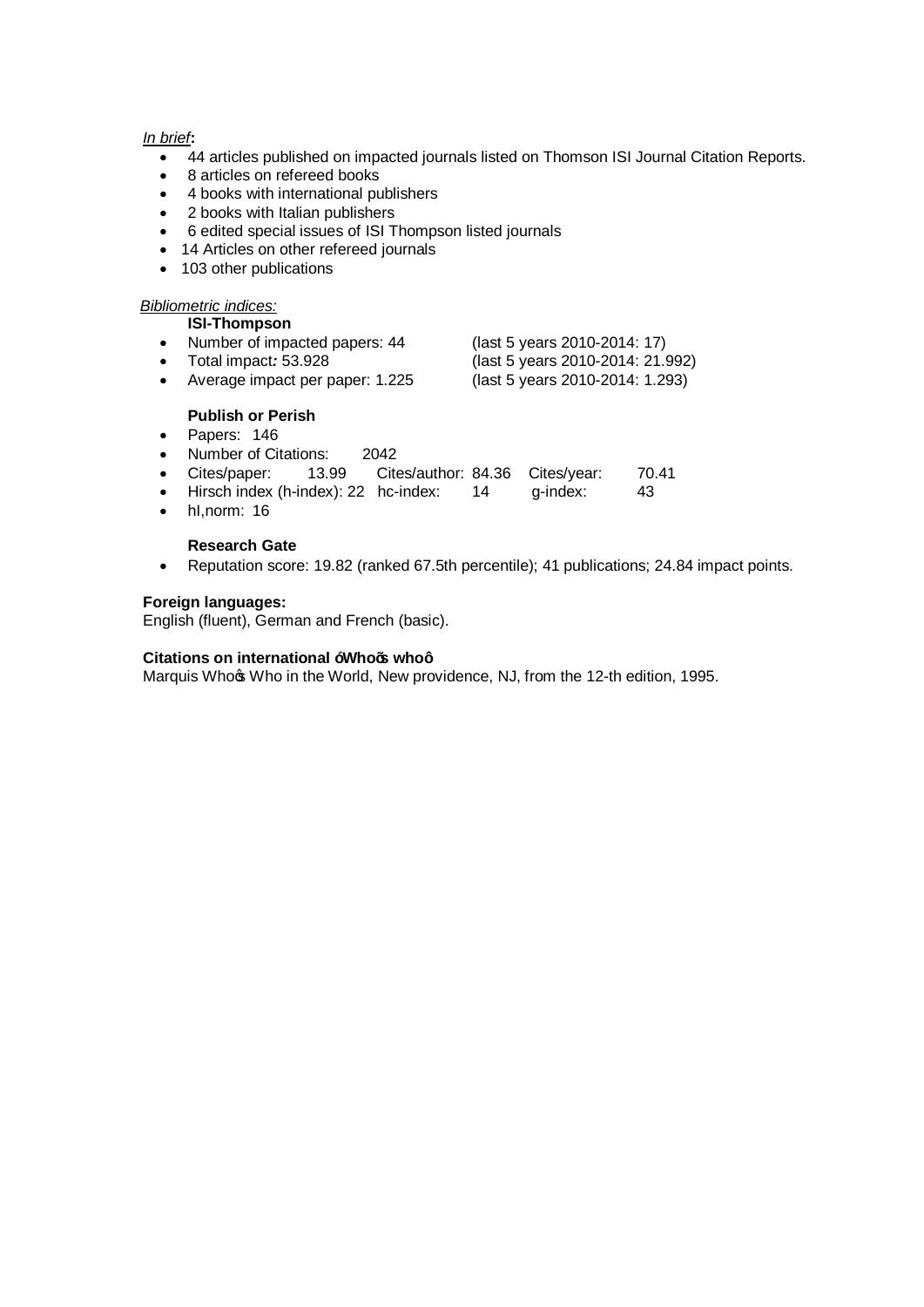# **List of publications of Giuseppe Arbia**

# **1. Articles on Journals listed on Thomson ISI Journal Citation Reports**

[123] "A micro spatial analysis of firm demography: the case of food stores in the area of Trento (Italy)" (with R. Cella, G. Espa and D. Giuliani), *Empirical Economics*, 48, 3 (2015), 923-937. IF = 0.614

[122] Spatio-temporal Clustering of Pharmaceutical and Medical Device Manufacturing Industry: A Geographical Micro-level Analysis. (with G. Espa, D. Giuliani and M. Dickson), *Regional Science and Urban Economics),* 49, 298-304, 2014. IF = 0.971

[121] Weighting Ripley of K-function to account for the firm dimension in the analysis of spatial concentration, (with G. Espa and D. Giuliani), *International Regional Science Review*, 3, 247- 268, 2014. IF = 1.25737.

[120] Advances in Cross-Sectional and Panel Data Spatial Econometric Modeling, (with Christine Thomas), *Geographical Analysis*, 46, 2, 101-103, 2014, IF = 1.5

[119] Advances in the Statistical Modeling of Spatial Interaction Data (with Roberto Patuelli) *Journal of Geographical Systems*,15, 3, 229-231, 2013. IF = 1.366.

[118] Effects of scale in spatial interaction models (with Francesca Petrarca) *Journal of Geographical Systems*, 15, 3, 249-264, 2013. IF = 1.366

[117] Testing isotropy in spatial econometric models, (with G. Espa and M. Bee) *Spatial Economic Analysis*, 8, 3, 228-240. 2013. IF = 1.375

[116] Conditional vs. unconditional industrial agglomeration: disentangling spatial dependence and spatial heterogeneity in the analysis of ICT firms distribution in Milan (Italy) (with G. Espa and D. Giuliani), *Journal of Geographical Systems*, 15, 31-50, 2013. IF = 1.366

[115] Frontiers in spatial econometrics modelling (with Enrique Lopez Bazo and Francesco Moscone), *Economic Modelling*, 29, 1, 1-2. 2012. IF = 0.699

[114] Clusters of firms on an inhomogeneous space: the case of high-tech industries in Milan in 2001 (with G. Espa, D. Giuliani and A. Mazzitelli), *Economic Modelling*, 29, 1, 3-11, 2012. IF 0.699

[113] A lustrum of SEA: Recent trends following the creation of the Spatial Econometrics Association (2007-2011), *Spatial Economic Analysis, 6, 4*, 377-395, 2011. IF = 1.375

[112] The Spatial Distribution of Economic Activities in Italy. A Sectorally Detailed Spatial Data Analysis using Local Labour Market Areas (with Laura De Dominicis and Henri De Groot) *Regional Studies*, 47, 3, 405-418, 2011. IF = 1.465

[111] Aggregation of regional economic time series with different spatial correlation structures (with G. Espa and M. Bee), *Geographical Analysis*, 43, 78-103. 2011, IF 1.5

[110] Advances in spatial econometrics (with Harry Kelejian), *Regional Science and Urban Economics*, 40, 5, 253-254, 2010, IF 1,628

[109] Detecting the existence of space-time clusters of firms (with Giuseppe Espa, Diego Giuliani and Andrea Mazzitelli), *Regional Science and Urban Economics*, 40, 5, 311-323, 2010, IF 1,628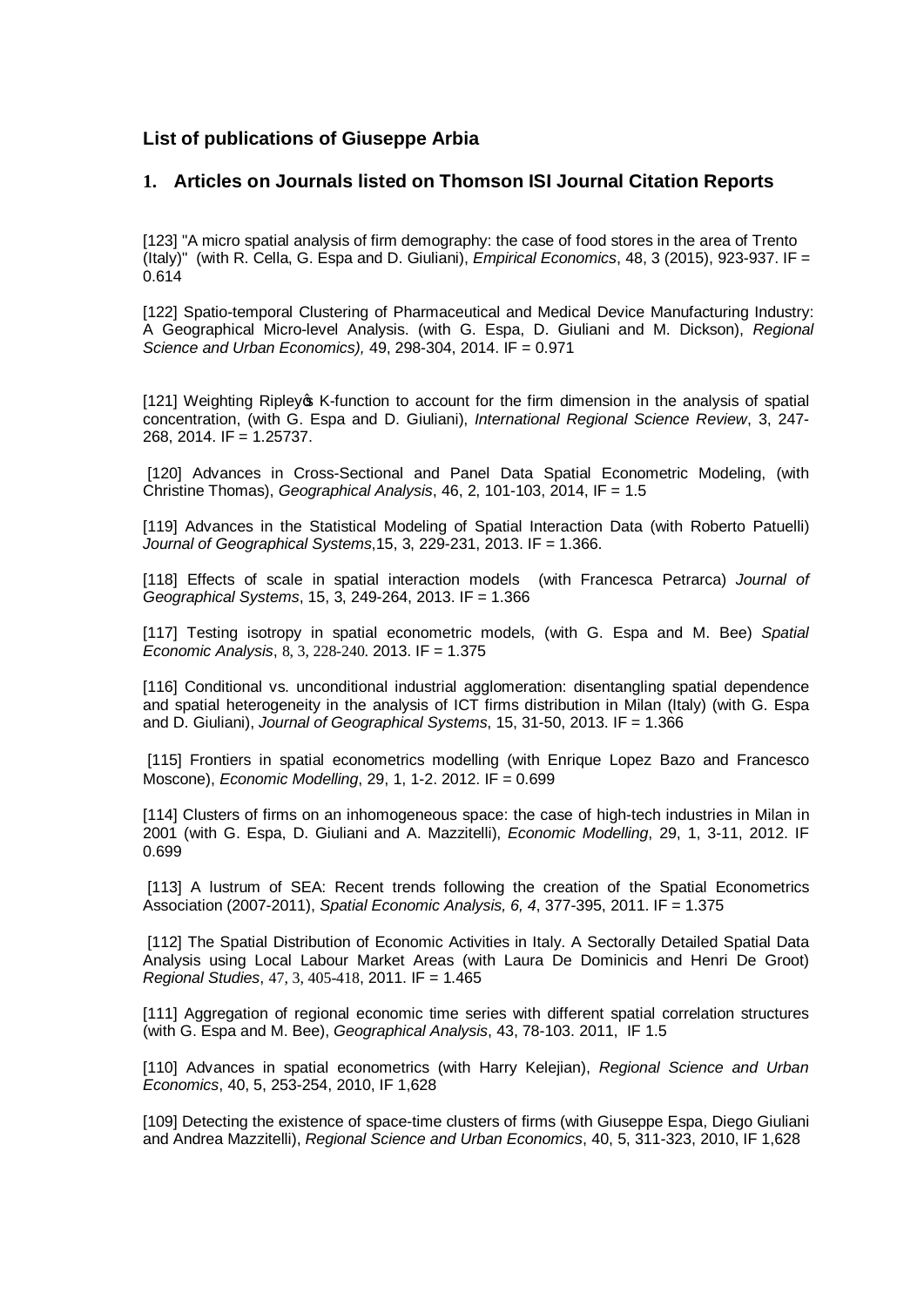[108] Detecting negative spatial autocorrelation in georeferenced random variables (with Dan Griffith), *International Journal of Geographical Information Sciences)*, 24, 3, 417-437, 2010, IF 1.613

[107] Growth and convergence in a multi-regional model with space-time dynamics (with Elhorst JP and Piras G), *Geographical Analysis*, 42, 3, 338–355, 2010, IF 1.5

[106] A new class of spatial Concentration measures (with G. Piras) *Computational Statistics and Data Analysis, 53, 4471-4481,* 2009, IF 1.304

[105] Institutions and geography: empirical test of spatial growth models in European regions (with M. Battisti and G. Di Vaio), *Economic Modelling*, 27, 12-21, 2009, IF 0.588

[104] Spatial dependence in the tails of air pollutant distributions: alternatives to the spatial correlogram (with Copetti, M. and Lafratta, G.), *Environmetrics*, 20, 3 , 221 – 345, May 2009. IF 1,096

[103] New spatial econometric techniques and applications in regional science (with Bernard Fingleton), *Papers in Regional Sciences*, 87, 3, 311-317, 2008. IF 1.541

[102]. Does evidence on regional convergence depend on the estimation strategy ? Results from a sample of NUTS-2 European regions, 1977-2000. (with Le Gallo, J. and Piras, G), *Spatial Economic Analysis*, 3, 2, 209-224, June, 2008. IF 1.375

[101]. A class of spatial econometric methods in the empirical analysis of clusters of firms in space, (with Espa, G. e Quah, D.), *Empirical Economics,* 34, 1, 81-103, 2008. IF 0.614

[100] Introduction to the special issue on spatial econometrics, Empirical Economics (2008) 34:1–4 (with B. Baltagi) IF 0.614

[99] Nonlinear Regional Economic Dynamics: Continuous-Time Specification, Estimation and Stability Analysis (with Piras G. and Donaghy K.), *Journal of Geographical Systems*, 9, 4, 311- 344, 2007. IF 1.278.

[98]. Spatial Sampling Plans to Monitor the 3-D Spatial Distribution of Extremes in Soil Pollution Surveys (with Lafratta G., Simeoni C), *Computational Statistics and Data Analysis*, 51 ,8, 4069- 4082, 2007 IF 1.304

[97] Testing the Stochastic Convergence of Italian Regions using panel data, (with M. Costantini) *Applied Economics Letters*, 2006, 13, 775–783. IF 0.227

[96] *"*Exploring non linear dependence in the tails of bivariate marginals of a random field+ (with G. Lafratta) *Geographical analysis*, 37, (4), 423-437. 2005 IF: 1.5

[95]. Economic convergence or divergence? Modeling the interregional dynamics of EU regions, 1985-1999, (with J. H. P. Paelinck) *Geographical Systems,* 5, 291-314, 2004. IF 1.278.

[94]. Spatial econometrics modelling of regional convergence in continuous time, (with J. H. P. Paelinck), *International Regional Science Review*, 26, 3, 342-362, 2003. IF: 1.257

[93]  $\%$  From propagation computing vegetation indices based on Landsat imagery+ (with R. Haining and D. Griffith, *Environmental and ecological statistic,*. Vol. 10, 2, 375-396, 2003. IF 0,868

[92] %Spatial sampling designs optimized under anisotropic superpopulation models+ (with G. Lafratta) *Journal of the Royal Statistical Society series c – Applied Statistics*, 51, 2, 2002, 223- 234, IF: 1.253

[91] *"The role of spatial effects in the empirical analysis of regional concentration+ <i>International Journal of Geographical Systems,* 3, 3, 271-281, 2001. IF 1.366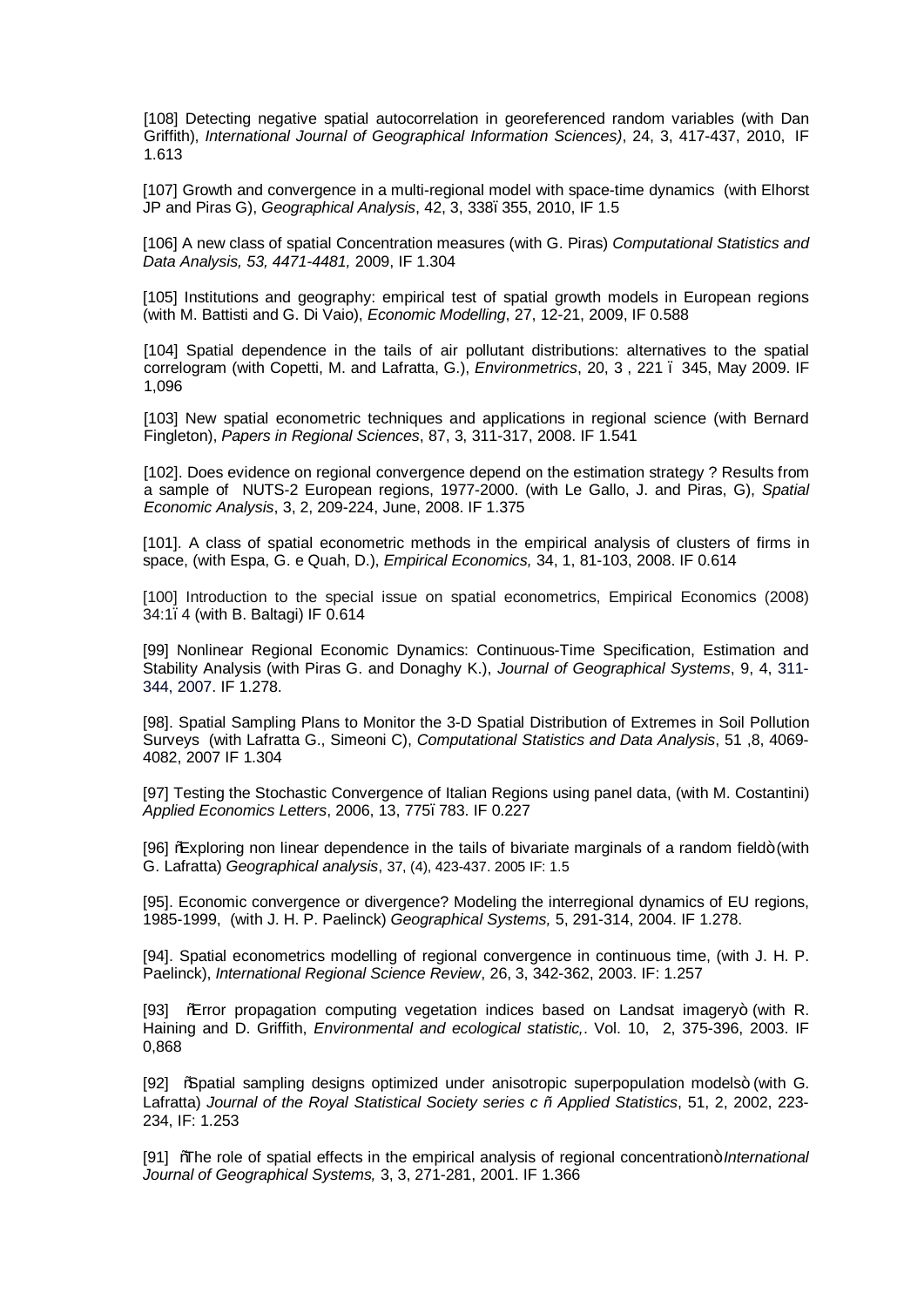[90] *"Modelling the geography of economic activities on a continuous space+ Papers in Regional Sciences*, 80, 411-424, 2001; IF: 1.541

[89] "Error propagation in raster GIS: adding and ratioing operations " (con Haining R. P. e Griffith D. A.), *Cartography & Geographical Information Science,* Vol. 26, pp. 297-315, 1999. IF  $=0.83$ .

[88] %Contextual classification in image analysis: an assessment of accuracy of ICM+ (with R. Benedetti and G. Espa), Co*mputational Statistics Data Analysis, 30,* 443-455, 1999. IF: 1.304

[87] % Fror propagation modeling in raster GIS: overlay operations+ (with R. Haining and D. Griffith*) International Journal of Geographical Information Sciences*, Vol. 12, n. 2, 1998. IF: 1.613.

[86]  $%$ Evaluating and updating the sample design: the case of the concentration of SO<sub>2</sub> in Padua+ (with Lafratta G.) *Journal of Agricultural, Biological and Environmental Statistics*, 2, 4, 1997, 451-466, IF 1,235

[85]. % frects of MAUP on image classification+ (with R.Benedetti e G. Espa) Journal of *Geographical Systems*, 3, 1996, 123-141, IF 1.366

[84] "Heterogeneity of attribute sampling error in spatial data sets" (with D. Griffith e R. Haining), *Geographical Analysis*, vol.26, 4, October 1994, pagg. 300-320. IF: 1.5.

[83] "The use of GIS in spatial surveys", *International Statistical Review,* 61, 2, Agosto, 1993, pagg. 339-359. IF: 0.718

[82] "Error propagation through map operations" (with R. P. Haining), *Technometric*s, Vol. 35, 3,

August, 1993, pagg. 293-305. IF: 1.434

[81] "Integrating GIS and spatial data analysis: problems and possibilities", (with Goodchild, Haining, Wise and 11 more authors), *International Journal of Geographical Information Sciences*, 6, 5, pagg. 407-423, 1993. IF 1.613

[80] "On second order non-stationarity in two-dimensional lattice processes", *Computational Statistics and Data Analysis*, 9, pagg. 147-160, North Holland, 1990. IF: 1.304

*Number of impacted articles: 43 Total impact:* **52.9** *Average impact:* **1.23**

# **2. Articles on refereed books**

[79] Spatial concentration and dispersion of economic activities: microeconomic versus mesoeconomic approach (with G. Espa and D. Giuliani), in Handbook of Research Methods and Applications in Economic Geography, Charlie Karlsson, Martin Andersson and Therese Norman eds., Edward Elgar Publisher, Cheltenham, 135-157, 2015, ISBN 978 0 85793 266 2 (cased).

[78] A class of spatial statistical methods in the empirical analysis of spatial clusters, (with G. Espa, G. e Quah, D.), in *Spatial Econometrics: methods and applications, Arbia, G. and Baltagi, B. eds.,* reprint of the paper appeared on *Empirical Economics*, Springer-Verlag, ISBN 978-3- 7908-2070-6, Heidelberg, 2009.

[77] Modelling individual behaviour of firms in the study of spatial concentration+ (with Copetti M. and Diggle P.J.), in U. Fratesi L. and Senn (*eds.*) *Growth in Interconnected Territories:*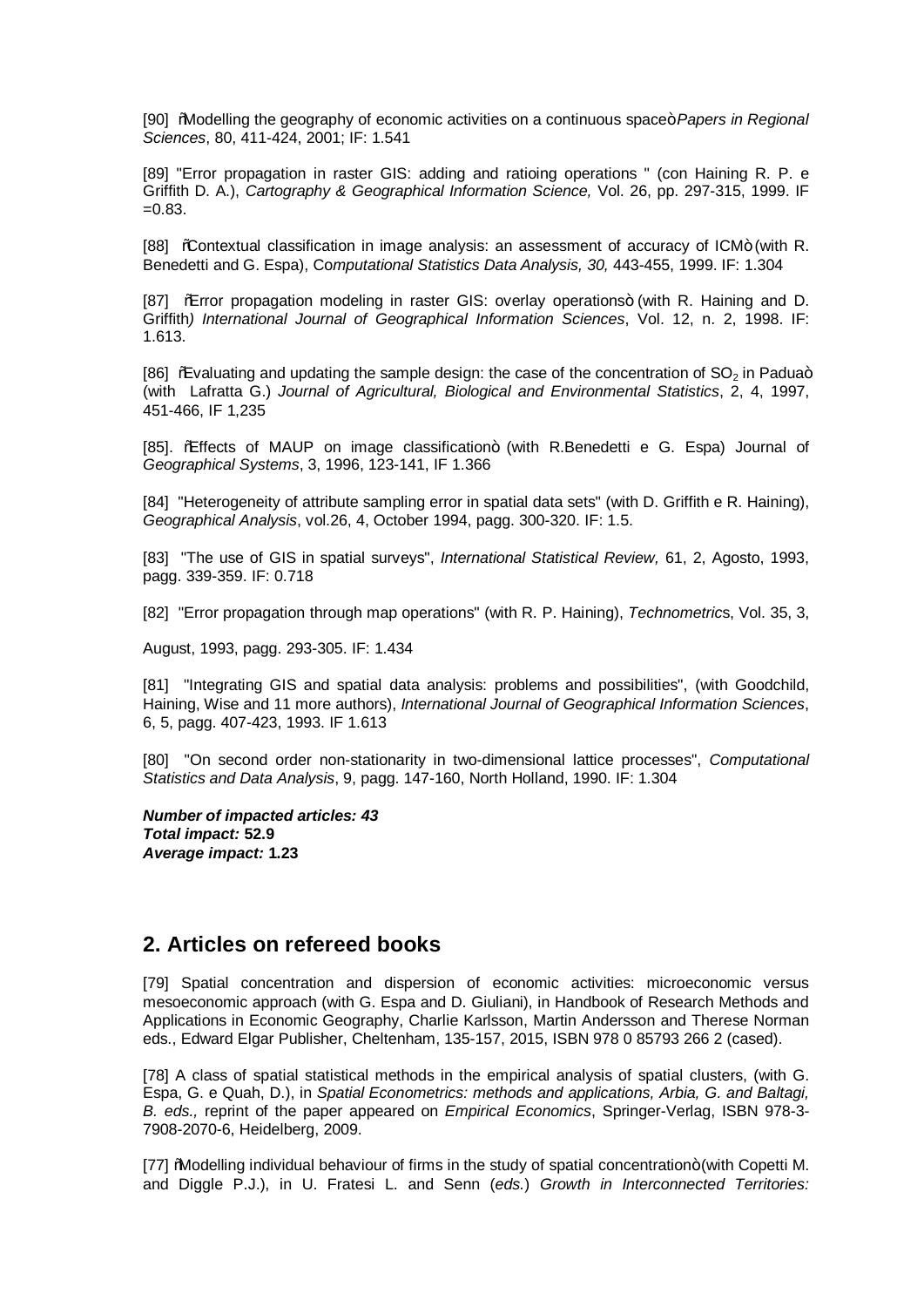*Innovation Dynamics, Local Factors and Agents*, Springer-Verlag, 297-328, ISBN: 978-3-540- 70923-7, 2008.

[76] "Uncertainty and error propagation in map analyses involving arithmetic and overlay operations: inventory and porspect+ (with R. Haining e D. Griffith) in *Spatial accuracy assessment,* Kim Lowell and Annick Jaton (eds.), Ann Arbor Press, Chelsea, Michigan, ISBN 1- 57504-119-7, 11-25, 1999.

[75] "Aggregation over time space and individuals in economic modelling: a generating mechanism approach", Capitolo 6 del volume *Continuous time econometrics*, G. Gandolfo ed., Chapman and Hall editori, 1992, ISBN 0-412-45020-8, Londra.

[74] "Statistical effects of spatial data transformations: a proposed general framework", in *Accuracy of spatial databases*, M. Goodchild e S. Gopal (eds.), Taylor & Francis, pagg. 249-259, ISBN 0-85066-847-6, Londra, 1989.

[73] "On the simulation of two-dimensional stationary stochastic processes: a comparison of different approaches", *Proceedings of the Seventh Symposium in Computational Statistics, Short Communications and posters,* De Antoni, Lauro and Rizzi (eds), Physica-Verlag editore, pagg. 17 - 18, Roma, 1986.

[72] "Problems in the estimation of the spatial autocorrelation function arising from the form of the weights matrix" in *Transformations through space and time,* D.Griffith and R.P. Haining (eds), Martinus Nijhoff Editore, pagg. 294-308, Dordrecht, ISBN 9024733626, 1986.

# **3. Books with international publishers**

[71] A primer for Spatial Econometrics: with applications in R, texts in Econometrics, Palgrave Macmillan, 2014 (to appear).

[70] Spatial Econometrics: Models and Applications, (with B. Baltagi, eds.), Springer-Verlag, Heidelberg, ISBN 978-3-7908-2070-6, 2009.

[69] Spatial Econometrics: Statistical foundations and applications to regional convergence, Springer-Verlag, Berlin, ISBN 10-3-540- 32304-X, March, 2006.

[68] "Spatial data configuration in statistical analysis of regional economics and related problems", Advanced Statistical Theory and Applied Econometrics, Kluwer Academic Publisher: Dordrecht, The Netherlands, 1989, ISBN 0792302842, pp. xiv+ 256.

#### **4. Articles on other refereed journals**

[67] Pairwise likelihood inference for spatial regressions estimated on very large datasets, *Spatial Statistics*, 7, 21–39, 2014

[66] A spatially explicit approach to the study of socio-demographic inequality in the spatial distribution of trees across Boston neighborhoods, (with Duncan, Kawachi, Kum, Aldstadt, Piras, Matthews, Castro, White and Williams), *Spatial Demography*, 2013, 1, 4.

[65] A Gaussian Markov random field approach to convergence analysis (with Luigi Ippoliti and Luca Romagnoli), *Spatial Statistics*, 6, 78-90, 2013.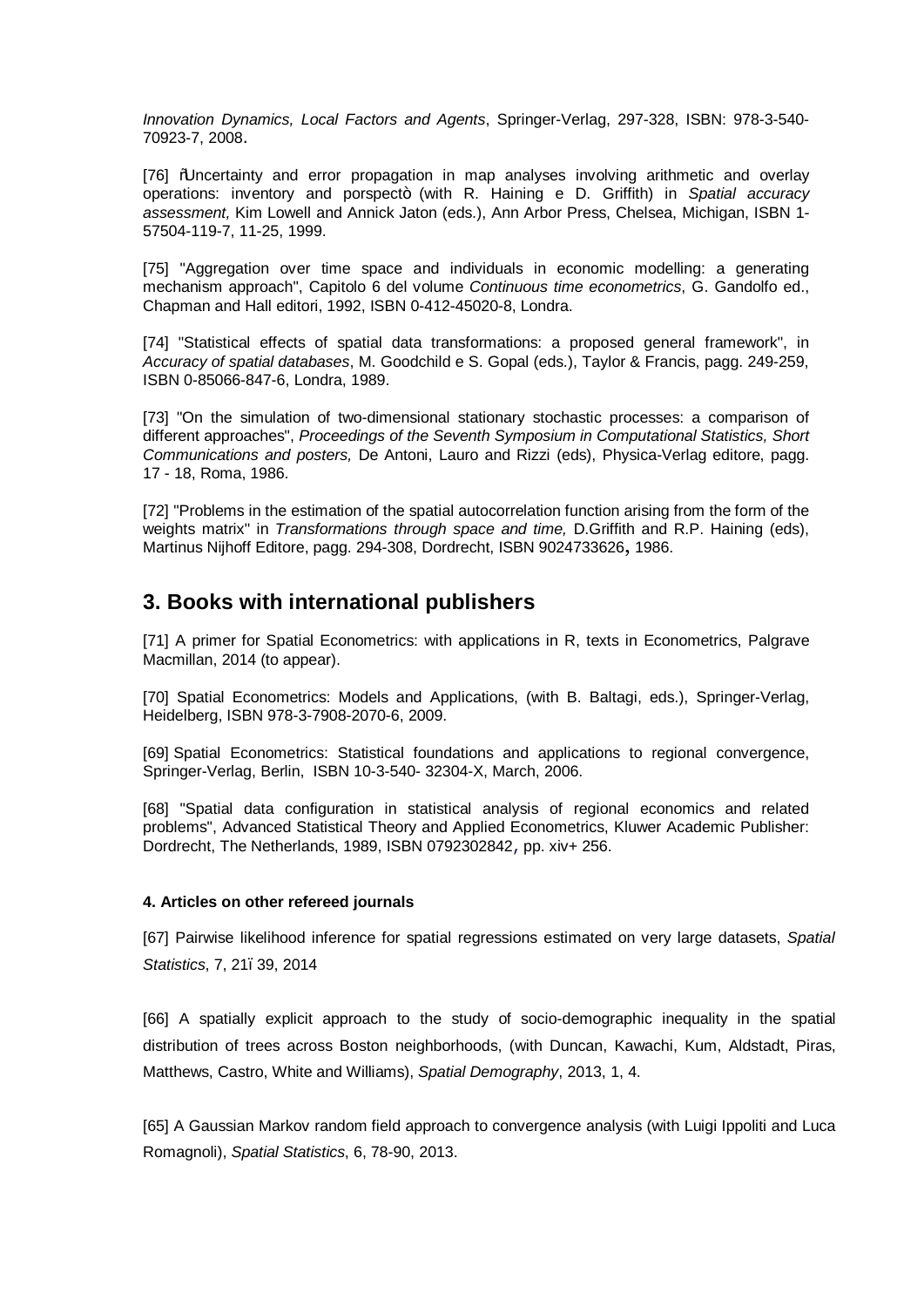[64] Effects of MAUP on spatial econometrics models (with Francesca Petrarca), *Letters in Spatial and Resource Sciences*, 4, 173-185, 2011.

[63]. Arbia, G. Convergence in per-capita GDP across EU-NUTS2 regions using panel data models extended to spatial autocorrelation effects", (with G. Piras); *Statistica*, 2007.

[62] Alternative approaches to regional convergence exploiting both spatial and temporal information, *Estudios de Economia Aplicada,* 22(2): 429-448, 2005.

[61] Spatial Dependence and Non-linearities in Regional Growth Behaviour in Italy, (with R. Basile), *Statistica, LXV, 145-167,* Bologna*. 2005*

[60] Spatial correlation estimates based on satellite observations corrected with the prior knowledge on sensor devices q technical characteristics, (with G. Lafratta) *Statistica*, LXIII, 2, 249-263, 2003, Bologna*.*

[59] "Bivariate Value-at-risk", *Statistica*, 2003, anno LXII, 2, 231-247.

[58] "Two critiques to the statistical measures of spatial concentration and regional convergence", I*nternational Advances in Economic Research*, Volume 6, Number 3, August 2000.

[57] "Statistical modelling of archaeological sites as non stationary Cox processes and its use in forecasting, (with G. Espa), *Archeologia e Calcolatori*, Roma, 1996.

[56] "Forecasting statistical modelling of archeological site location", (with G. Espa), *Archeologia e Calcolatori*, Roma, 1996.

[55] "The use of GIS in spatial and spatio-temporal surveys", (with M. Coli), *Bullettin of the International Statistical Institute*, Vol. 50, 3, 24, pagg. 1-28, Il Cairo, 1991.

[54] "The dampening effect on high order spatial autocorrelation in irregular lattices", *Metron,* Volume XLVI, 1-4, pagg. 459-488, Roma, 1989.

[53] "Sull'analisi di serie spaziali non stazionarie: un metodo basato sul ricampionamento"*, Statistica,* 4, pagg. 553-562, 1989.

[52] "Diseguaglianze territoriali", *Rassegna Economica*, 3, Anno LIII, pagg. 569-596, Ufficio Studi, Banco di Napoli, Napoli, Luglio-Settembre, 1989.

[51] "The modifiable areal unit problem and the spatial autocorrelation problem: towards a joint approach", *Metron,* Volume XLIV, 1-4, pagg. 391-407, Dicembre 1986, Roma.

# **5. Other publications**

#### **a) articles**

[50] Werso ungapproccio statistico al geomarketing: alcune linee quida ed un caso di studio+ (with G. Espa), *Quaderni di statistica e matematica applicata alle scienze economico-sociali*, Volume XVII, n. 1, Marzo 1995, pagg. 55-81., Marzo, 1995.

[49] "Introduction: a bird's eye view of spatial data and applications", *Quaderni di statistica e matematica applicata alle scienze economico-sociali*, Volume XVI, n. 1-2, Novembre, 1994. pagg. 1-16

[48] "Selection techniques in sampling spatial untis", *Quaderni di statistica e matematica applicata alle scienze economico-sociali*, Volume XVI, n. 1-2, Novembre 1994. pagg. 81-91.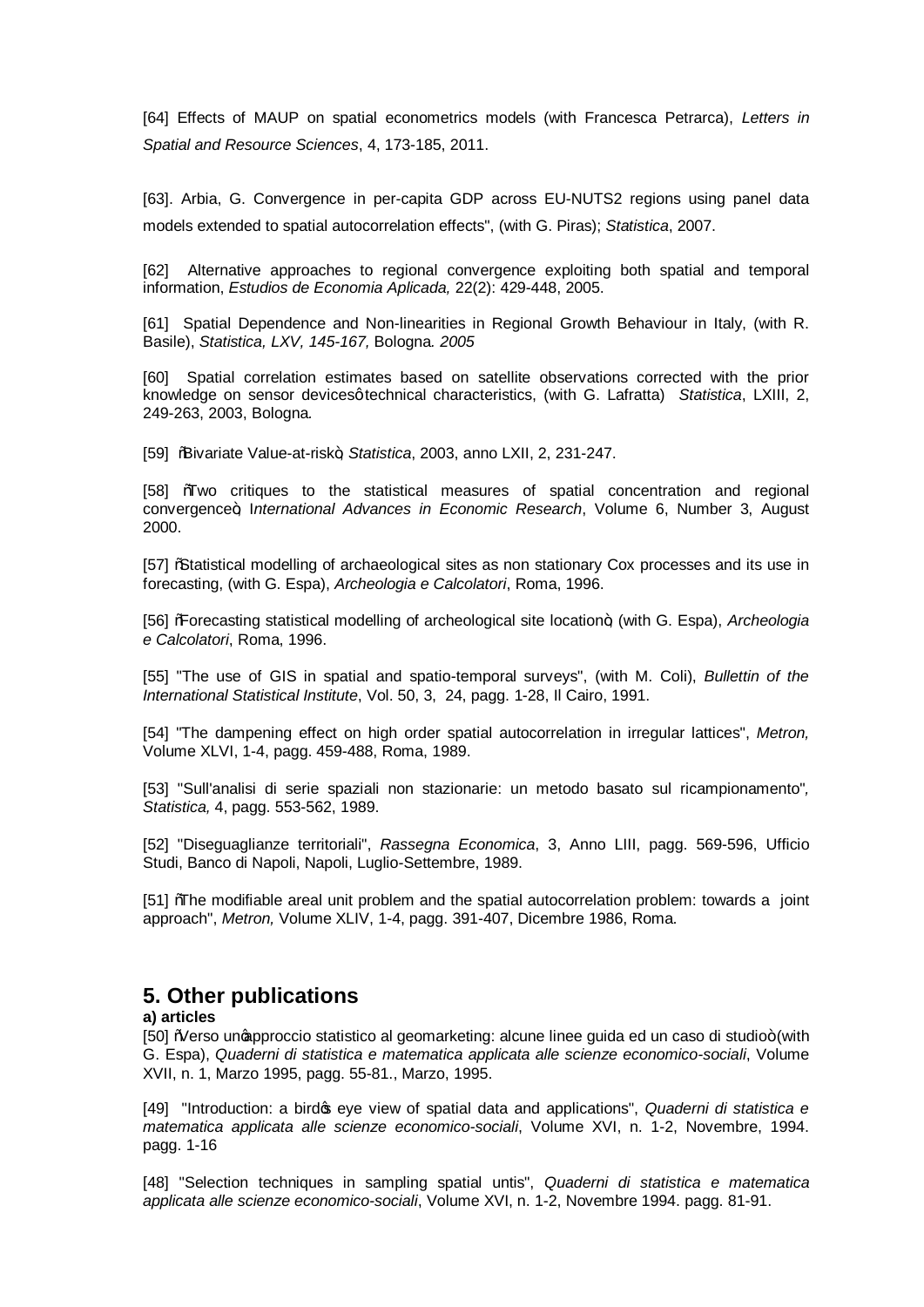[47] "Metodi di ricampionamento nella analisi di immagini aeree e da satellite", (with R. Benedetti)*, Quaderni di Statistica e Econometria,* Vol. XII, pagg. 143-152, Napoli, 1990.

[46] "Sulla verifica empirica di teorie economiche: serie storiche o serie spaziali", *Rassegna Di Statistiche del Lavoro*, Centro Studi Confindustria, **3**, Anno 40, pagg. 97-105, Roma, Settembre, 1989.

#### **b) books**

[45]. %Statistica economica territoriale+, (with G. Espa), Cedam, Padova, Novembre 1996. pp. 250.

[44] "Analisi econometrica di dati spaziali+ Quaderni di Statistica n. 3/96. Dipartimento metodi quantitativi e teoria economica, Università G. D'Annunzio di Pescara, Maggio 1996.pp. 100.

[43] "Appunti di Analisi Statistico-Economica Territoriale: Parte I+ (with G. Espa e N. Bartoli), CUSL Editrice, Padova, Gennaio 1996, pp. 184.

[42] ‰Sercizi di Statistica Economica+CUSL Editrice, Padova, Luglio 1995, pp. 81.

#### **c) contributions to edited books**

[41] "Le relazioni degli aggregati economici nel tempo e nello spazio", Capitolo 19 del Volume "*Contabilita' Nazionale e Statistica economica*", (G. Alvaro), pagg. 883-958, Cacucci editore, Seconda edizione, Bari, 1995.

[40] "Recenti sviluppi nella modellistica spaziale", in *Metodi statistici per le analisi territoriali*', S. Zani (ed), Franco Angeli Editore, pagg. 193-217, Milano, 1993.

[39] Appendice metodologica al volume "*Integrazione e regionalizzazione nella CEE*", (G. Lizza), pagg. 98-105 Franco Angeli editore, Milano, 1992.

[38] "Le relazioni degli aggregati economici nel tempo e nello spazio", Capitolo 18 del Volume "*Contabilita' Nazionale e Statistica economica*", (G. Alvaro), pagg. 803-873, Cacucci editore, Bari, 1992.

[37] "L'uso e l'interpretazione di regressioni basate su dati territoriali nella modellistica economica", in *Sistemi spaziali approcci e metodologie*, M. Bielli ed A. Reggiani (eds), pagg. 57- 72, Franco Angeli, Milano, 1991.

[36] "Sul metodo dei sottocampioni mobili per l'analisi di serie spaziali non stazionarie", with R.Benedetti), *Atti delle Giornate di Studio Su Analisi di dati territoriali: metodi tecnologie, applicazioni*, pagg. 11-21, Cacucci Editore, Bari, 1989.

[35]. "Un approccio statistico alla misura dell'accuratezza nei sistemi geografici informativi", *Atti delle Giornate di Studio Su Analisi di dati territoriali: metodi tecnologie, applicazioni*, pagg. 1-10, Cacucci Editore, Bari, 1989.

#### **d) reviews**

[34] Review del volume -Continuous time econometric models- , R. A. Bergstrom, *Journal of Applied Econometrics*, 1993.

#### **e) edited issues**

[33] Special issue of *Empirical Economics on Spatial Econometrics*, Co-edited with Badi Baltagi (expected 2014)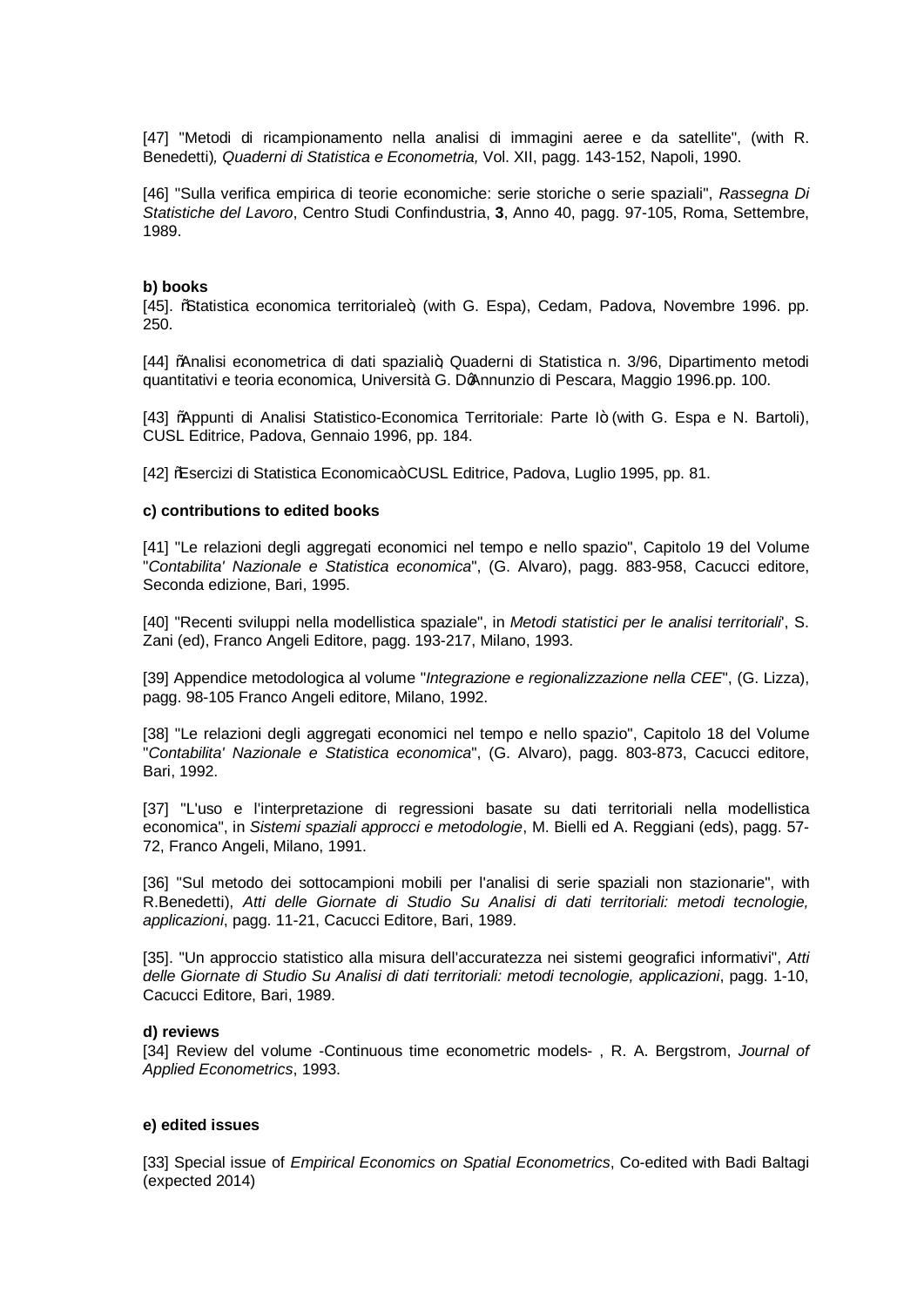[32] Special issue of *Regional Science and Urban Economics on Health Econometrics*, Co-edited with Francesco Moscone and John Mullahy (expected 2014)

[31] Special issue of *Geographical Systems* on %Advances in spatial interaction modelling+, Coedited with Roberto Patuelli, 15, 3, 2014.

[30] Special issue of *Geographical Analysis* on % patial Econometrics+, Co-edited with Christine Thomas,46, 1, 2014.

[29] Special issue of *Economic modelling* on % patial Econometrics+, Co-edited with Francesco Moscone and Enrique Lopez-Bazo (expected 2011)

[28] Special issue of *Spatial Economic Analysis,* in honour of Harry Kelejian, Co-edited with Ingmar Prucha (2013)

[27] Special issue of *Regional Studies and Urban Economics* on % patial Econometrics+, Coedited with Harry Kelejian, , 40, 5, 2010.

[26] Special issue of *Papers in Regional Science* on *"*Spatial Econometrics+, Co-edited with Bernard Fingleton, Vol.87, 3, 2008.

[25] Special issue of *Empirical Economics* on % patial Econometrics+, Co-edited with Badi Baltagi, Vol. 34, 1, 2008.

[24] Atti del 1° Workshop internazionale su "Avanzamenti di statistica spaziale: Metodi ed applicazioni all'analisi economico ambientale", Trento, 20-21 Ottobre 1994, special issue of *Quaderni di statistica e matematica applicata alle scienze economico-sociali*, Num. spec., Coedited with G. Espa, Novembre 1994.

#### **f) submitted papers**

[23] Forecasting interest rate using geostatistical techniques (with Michele Di Marcantonio) (submitted to Journal of financial econometrics)

[22] Spatial analysis of start-up health and pharmaceutical firm survival (with G. Espa and D. Giuliani) (submitted to Journal of the Royal Statistical Society-series A)

[21] Least quartic regression with applications in finance (submitted to Computational Statistics and Data Analysis)

#### **g) Reports and professional publications**

[20] "Analisi longitudinale dello sviluppo internazionale delle imprese laziali", **Banca Intesa**. Scientific responsibility: Matteo Caroli, 2008.

[19] "Misura della *environmental justice* nella distribuzione nel territorio di attività industriali a rischio: analisi congiunta dei fattori ambientali ed economici<sup>4</sup>; Ispesl, Istituto per la prevenzione e la sicurezza sul lavoro, Roma, 2006.

[18] Studio e sperimentazione di tecniche per l'ottimizzazione di piani di campionamento spaziale per la

valutazione dellenterazione tra insediamenti produttivi ed ambiente+, **Ispesi**, Istituto per la prevenzione e la sicurezza sul lavoro, Roma, 2004.

[17] Assessing the accuracy of existing sample surveys led by **World Food Program**-VAM to measure food insecurity, World Food Program-VAM, Roma, 2004.

[16] Resource Allocation Model (RAM) for Development Activities, **World Food Program**-ODP, Roma, 2003.